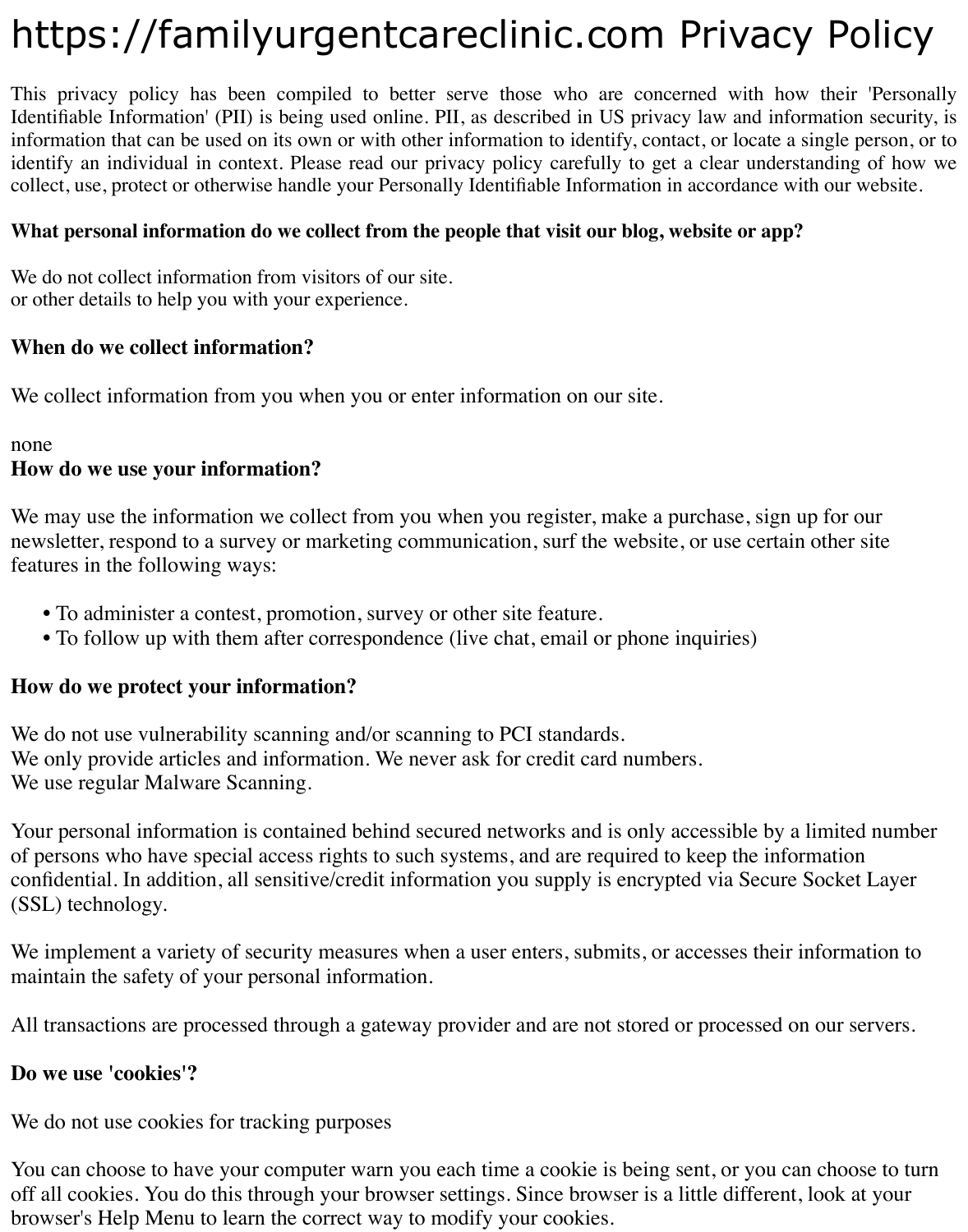If you turn cookies off .

#### **Third-party disclosure**

We do not sell, trade, or otherwise transfer to outside parties your Personally Identifiable Information unless we provide users with advance notice. This does not include website hosting partners and other parties who assist us in operating our website, conducting our business, or serving our users, so long as those parties agree to keep this information confidential. We may also release information when it's release is appropriate to comply with the law, enforce our site policies, or protect ours or others' rights, property or safety.

However, non-personally identifiable visitor information may be provided to other parties for marketing, advertising, or other uses.

#### **Third-party links**

Occasionally, at our discretion, we may include or offer third-party products or services on our website. These third-party sites have separate and independent privacy policies. We therefore have no responsibility or liability for the content and activities of these linked sites. Nonetheless, we seek to protect the integrity of our site and welcome any feedback about these sites.

#### **Google**

Google's advertising requirements can be summed up by Google's Advertising Principles. They are put in place to provide a positive experience for users. https://support.google.com/adwordspolicy/answer/1316548? hl=en

We use Google AdSense Advertising on our website.

Google, as a third-party vendor, uses cookies to serve ads on our site. Google's use of the DART cookie enables it to serve ads to our users based on previous visits to our site and other sites on the Internet. Users may opt-out of the use of the DART cookie by visiting the Google Ad and Content Network privacy policy.

#### **We have implemented the following:**

We, along with third-party vendors such as Google use first-party cookies (such as the Google Analytics cookies) and third-party cookies (such as the DoubleClick cookie) or other third-party identifiers together We use them to compile data regarding user interactions to sell that data to interested parties.

#### **Opting out:**

Users can set preferences for how Google advertises to you using the Google Ad Settings page. Alternatively, you can opt out by visiting the Network Advertising Initiative Opt Out page or by using the Google Analytics Opt Out Browser add on.

#### **California Online Privacy Protection Act**

CalOPPA is the first state law in the nation to require commercial websites and online services to post a privacy policy. The law's reach stretches well beyond California to require any person or company in the United States (and conceivably the world) that operates websites collecting Personally Identifiable Information from California consumers to post a conspicuous privacy policy on its website stating exactly the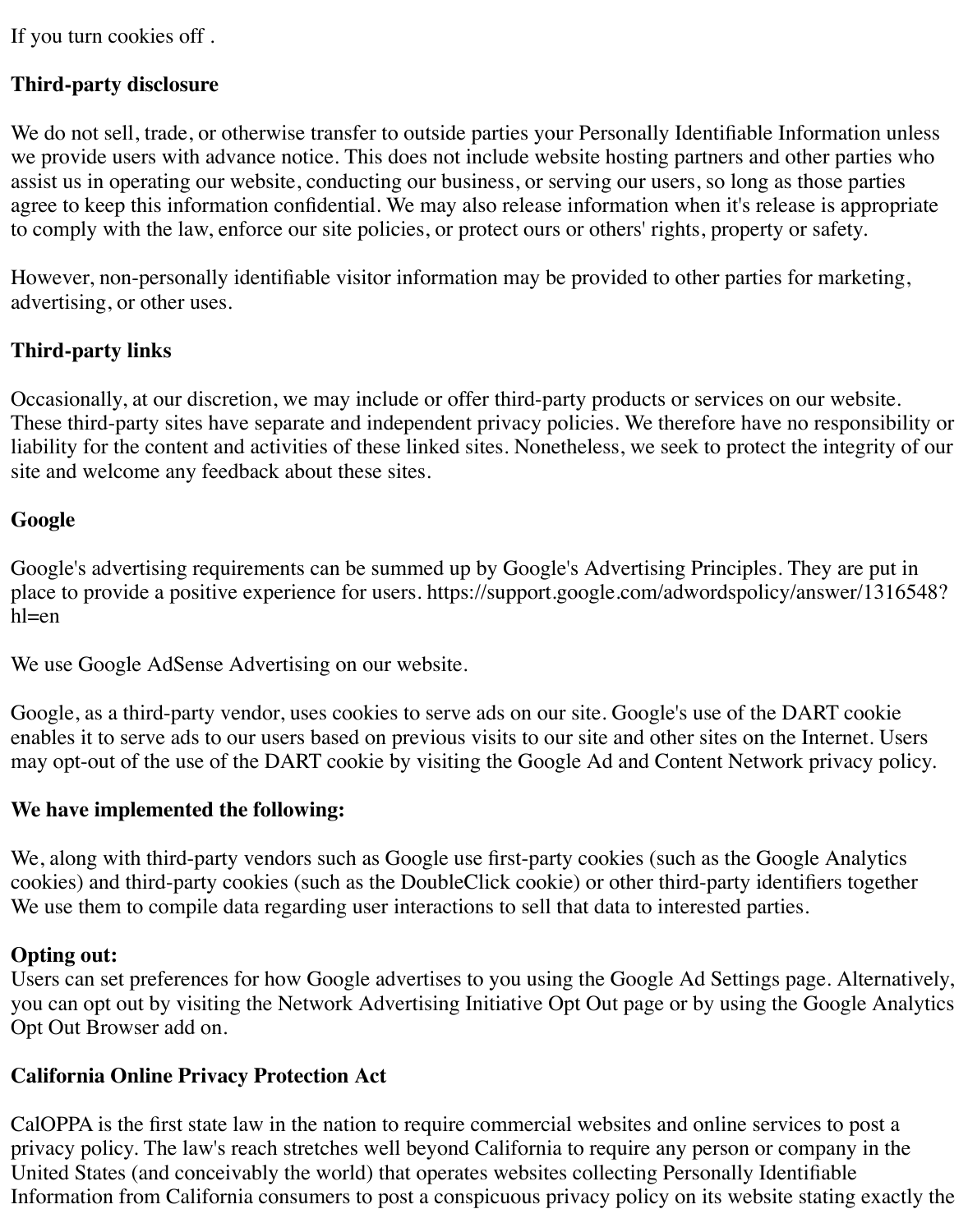information being collected and those individuals or companies with whom it is being shared. - See more at: http://consumercal.org/california-online-privacy-protection-act-caloppa/#sthash.0FdRbT51.dpuf

#### **According to CalOPPA, we agree to the following:**

Users can visit our site anonymously.

Once this privacy policy is created, we will add a link to it on our home page or as a minimum, on the first significant page after entering our website.

Our Privacy Policy link includes the word 'Privacy' and can easily be found on the page specified above.

You will be notified of any Privacy Policy changes:

- **•** On our Privacy Policy Page
- Can change your personal information:
	- **•** By calling us

# **How does our site handle Do Not Track signals?**

We honor Do Not Track signals and Do Not Track, plant cookies, or use advertising when a Do Not Track (DNT) browser mechanism is in place.

## **Does our site allow third-party behavioral tracking?**

It's also important to note that we do not allow third-party behavioral tracking

# **COPPA (Children Online Privacy Protection Act)**

When it comes to the collection of personal information from children under the age of 13 years old, the Children's Online Privacy Protection Act (COPPA) puts parents in control. The Federal Trade Commission, United States' consumer protection agency, enforces the COPPA Rule, which spells out what operators of websites and online services must do to protect children's privacy and safety online.

We do not specifically market to children under the age of 13 years old.

# **Fair Information Practices**

The Fair Information Practices Principles form the backbone of privacy law in the United States and the concepts they include have played a significant role in the development of data protection laws around the globe. Understanding the Fair Information Practice Principles and how they should be implemented is critical to comply with the various privacy laws that protect personal information.

### **In order to be in line with Fair Information Practices we will take the following responsive action, should a data breach occur:**

We will notify the users via in-site notification

**•** Within 7 business days

We also agree to the Individual Redress Principle which requires that individuals have the right to legally pursue enforceable rights against data collectors and processors who fail to adhere to the law. This principle requires not only that individuals have enforceable rights against data users, but also that individuals have recourse to courts or government agencies to investigate and/or prosecute non-compliance by data processors.

# **CAN SPAM Act**

The CAN-SPAM Act is a law that sets the rules for commercial email, establishes requirements for